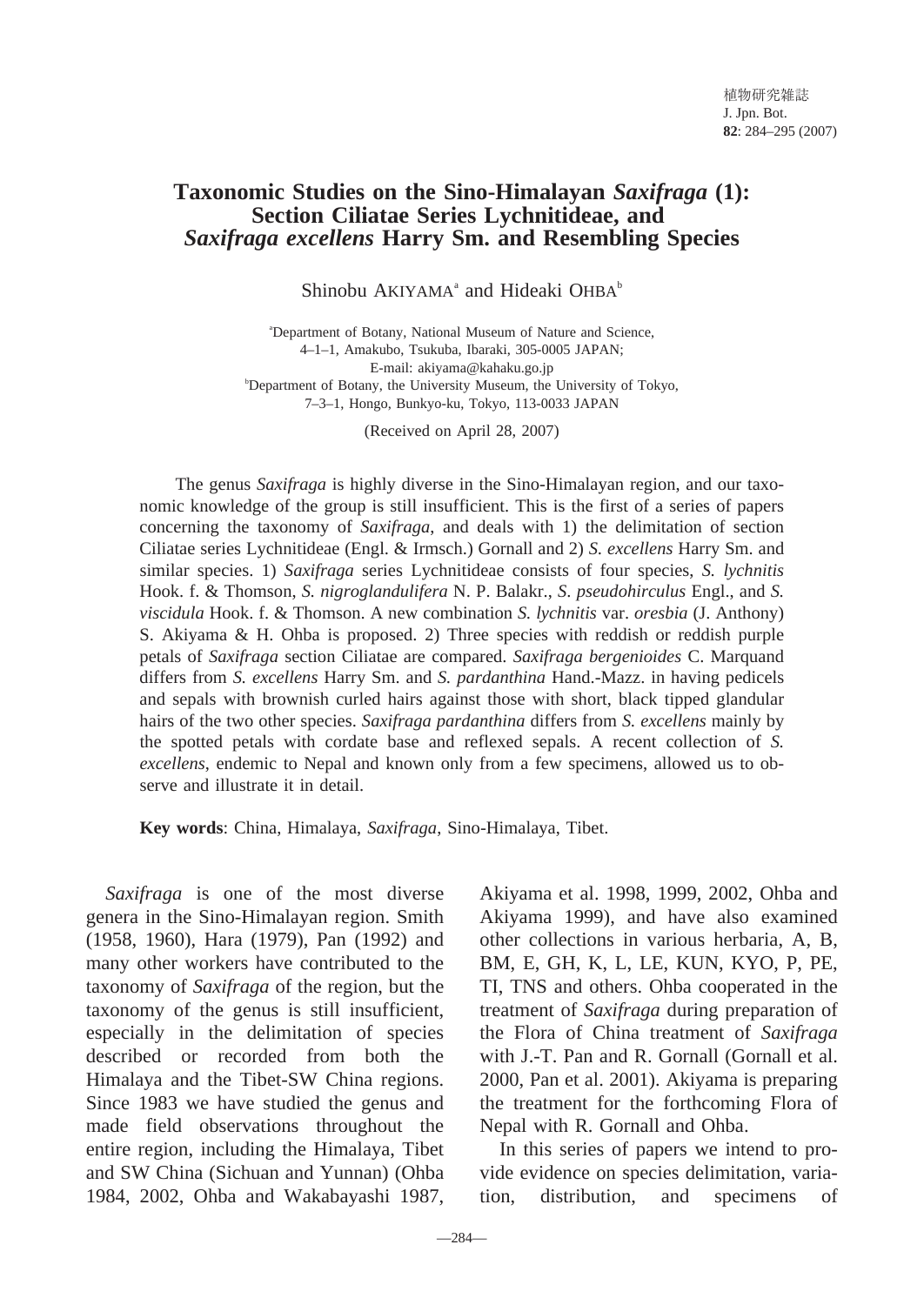*Saxifraga* in the region.

### **(1) Section Ciliatae series Lychnitideae**

*Saxifraga* section Ciliatae Haw. (syn. Hirculus (Haw.) Tausch.) shows great diversity in the Sino-Himalayan region. The subdivision of the section has been proposed by various workers (Hooker and Thomson 1858, Engler and Irmscher 1912, 1913, 1916, Engler 1930, Gornall 1987, Pan 1991, 1992, Pan et al. 2001, etc.).

Engler and Irmscher (1912) established section Hirculus subsection Lychnitideae as a group with linear-oblong petals more than 3 times longer than wide. They classified three species, *S. lychnitis*, *S. viscidula* and *S. pseudohirculus* into this subsection (Engler and Irmscher 1913, 1916). Engler (1930) followed Engler and Irmscher (1913, 1916). Gornall (1987) regarded Engler and Irmscher's subsection Lychnitideae as a series in the section Ciliatae.

Pan (1991, 1992) modified Gornall's infrageneric system and regarded Lychnitideae as a series in subgenus Hirculus section Ligulatae subsection Nutantes. Pan (1991, 1992) classified three species, *S. lychnitis*, *S. oresbia* and *S. nigroglandulifera* in series Lychnitideae but excluded *S. viscidula* and *S. pseudohirculus*. Engler and Irmscher (1912, 1913, 1916), Engler (1930) and Gornall (1987) classified *S. nutans* Hook. f. & Thomson, now known as *S. nigroglandulifera*, in the monotypic subsection or series Nutantes. Pan (1991, 1992) used the name 'Nutantes Engl. & Irmsch.' as the name for the subsection in which the series Lychnitideae is classified with other four series including series Tanguticae J. T. Pan. Akiyama et al. (1998) regarded series Nutantes as a synonym of series Lychnitideae, since *S*. *nigroglandulifera* shares several features with the species of that series.

Pan (1991, 1992) placed *S. pseudohirculus* in series Tanguticae. Series Tanguticae which is distinct from series Lychnitideae in

having glabrous or brownish hairy (sometimes with glandular hairs) spreading sepals at anthesis, and petals with two calloses. *Saxifraga pseudohirculus* much more closely approaches *S. viscidula* and *S. nigroglandulifera* than do the other species classified in series Tanguticae by Pan (1991, 1992), especially in having short glandular hairy pedicels and persistent, glandular hairy, petiolate basal leaves. *Saxifraga yarlungzangboensis*, described from Tibet and classified in series Yarlungzangboenses [as *Yaluzangbuenses*], is considered to be conspecific with *S. viscidula* Hook. f. & Thomson from E Himalaya and Tibet. Pan (1991, 1992) did not treat *S. viscidula*, because he erroneously omitted this from the Chinese flora.

**Saxifraga** sect. **Ciliatae** ser. **Lychnitideae** (Engl. & Irmsch.) Gornall in Bot. J. Linn. Soc. **95**: 276 (1987) – J. T. Pan in Acta Phytotax. Sin. **29**: 17 (1991), as subgen. Hirculus sect. Ligulatae subsect. Nutantes ser. Lychnitideae – Akiyama & al. in Bull. Natn. Sci. Mus. Tokyo, ser. B, **24**: 67(1998).

*Saxifraga* sect. Hirculus subsect. Lychnitideae Engl. & Irmsch. in Notes Roy. Bot. Gard. Edinburgh **5**(24): 129 (1912); in Bot. Jahrb. **48**: 588 (1913); in Engl., Pflanzen-reich, Heft **67**: 132 (1916), as grex – Engl. in Engl. & Prantl, Pflanzen-fam. 2 ed. **18**a: 133 (1930).

*Saxifraga* sect. Hirculus subsect. Nutantes Engl. & Irmsch. in Notes Roy. Bot. Gard. Edinburgh **5**(24): 129, 139 (1912); in Bot. Jahrb. **48**: 590 (1913); in Engl., Pflanzenreich, Heft **67**: 134 (1916), as grex – Engl. in Engl. & Prantl, Pflanzen-fam. 2 ed. **18**a: 133 (1930) – J. T. Pan in Acta Phytotax. Sin. **29**: 17 (1991), as subgen. Hirculus sect. Ligulatae subsect. Nutantes, excl. ser. Tanguticae, Jainzhuglaenses and Jacqumontianae.

*Saxifraga* sect. Ciliatae ser. Nutantes (Engl. & Irmsch.) Gornall in Bot. J. Linn.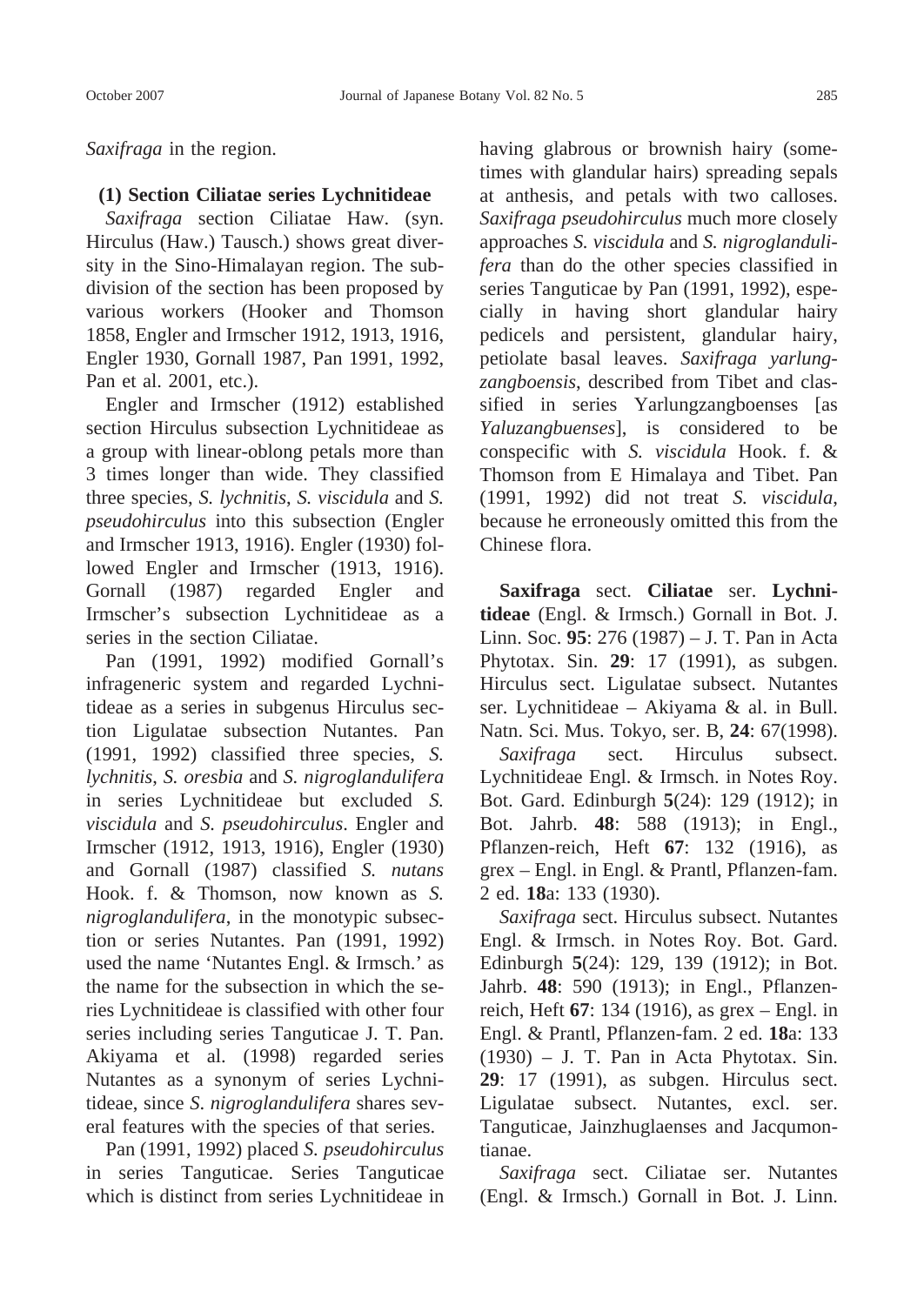#### Soc. **95**: 276 (1987).

*Saxifraga* subgen. Hirculus sect. Ligulatae subsect. Nutantes Engl. & Irmsch. ser. Yarlungzangboenses J. T. Pan in Acta Phytotax. Sin. **29**: 18 (1991), as Yaluzangbuenses.

Type species: *Saxifraga lychnitis* Hook. f. & Thomson.

This series consists of four species and is characterized by the linear to narrowly oblong or oblanceolate to obovate petals, the more or less densely brownish hairy calyx and pedicels, and the gradually descendent leaves. The species in the series Lychnitideae are distinguishable by a combination of several characters.

### **Key to the species of** *Saxifraga* **section Ciliatae series Lychnitideae**

- 1. Basal leaves petiolate, blade elliptic or ovate or oblong
- 2. Flowers secund; leaves subglabrous, blade of basal leaves 1.5–4 cm long ...... ............................ 2) *S. nigroglandulifera*
- 2. Flowers in many sided; leaves glandular pubescent, blade of basal leaves less than 1.5 cm long ........... 3) *S. pseudohirculus*
- 1. Basal leaves sessile or nearly so, spatulate
- 2. Petals 5–7-nerved, ca. 7 mm long; basal leaves lanceolate-spatulate, cauline leaves narrowly oblong or linear ........... .......................................... 4) *S. viscidula*
- 2. Petals 3(or 4)-nerved, 8.5–11 cm long; basal leaves spatulate to ovate-spatulate to ovate, cauline leaves oblong-elliptic to lanceolate-oblong or elliptic ...................

........................................... 1) *S. lychnitis*

- 3. Petals narrowly oblong, 8.5–9 mm long .................. 1a) *S. lychnitis* var. *lychnitis*
- 3. Petals narrowly obovate, 10–11.7 mm long ...........1b) *S. lychnitis* var. *oresbia*

1) **Saxifraga lychnitis** Hook. f. & Thomson in J. Linn. Soc. Bot. **2**: 68 (1857) – C. B. Clarke in Hook. f., Fl. Brit. India **2**: 391 (1878) – H. Hara, Enum. Flow. Pl.

Nepal **2**: 153 (1979) – Pan & al., Fl. China **8**: 306 (2002).

#### 1a) Var. **lychnitis**

Type: Sikkim, regio alp., Lama Kirngra, 14000 ped. (J. D. Hooker s. n., July 24, 1849, Herb. Hook., K–holo).

Distr. Himalaya (Kumaon to Bhutan), Tibet and SW China (Yunnan).

Specimens examined. **Kumaon**: Barji kang Nap, 14700 ft. (Strachey & Winterbottom 14, K).

**Tiri-Garhwal**: Rhudughera, 15–16000 ft. (Duthie 672, June 20, 1883, K); Dudu Gadh under Srikanta, 15–16000 ft. (Duthie 672[sic], Aug. 9, 1883, K)

**Nepal**: C Nepal, Yalung Kharka–Yalung La, 4800 m, on mossy stones and moss-covered bed by/in streams (Ohba & al. 8351373, Sept. 8, 1983, TI); Yalung Kharka–Pam Lhang, 4800 m (Ohba & al. 8341241, 8351373, 8331942, 8320665 [2n = 16], Sept. 8, 1983, TI). E Nepal, Sagarmatha Zone, Solukhumbu Distr., Rato Odara–Chhomalang Base camp, 4500 m, on exposed place or on mossy rocks on banks by stream (Miyamoto & al. 9580272, 9592247, Aug. 11, 1995, TI); loc. cit., 4540 m, barren place (Miyamoto  $\&$ al. 9584159, Aug. 11, 1995, TI); loc. cit., 5000 m, on exposed place (Miyamoto & al. 9592281, Aug. 11, 1995, TI); loc. cit., 5225 m, rocky place (Miyamoto & al. 9596316, Aug. 11, 1995, TI); Sagarmatha Zone, Solukhumbu Distr., around Dig Kharka, 4470 m (Wakabayashi & al. 9720206, Aug. 14, 1997, TI); Sagarmatha Zone, Solukhumbu Distr., Beni Kharka– Tschokarme, 4550 m (Ohba & Wakabayashi 8531220, 8520372 [2n = 16], Sept. 1, 1985, TI); Sagarmatha Zone, Solukhumbu Distr., around Beni Kharka, 3970 m (Ohba & al. 8531213, Aug. 31, 1985, TI); Khung Khola headwaters, ca. 5200 m (Grey-Wilson & Phillips 622, Aug. 11, 1973, K).

**Sikkim**: Naku Chu, Llonak, 17000 ft. (Smith & Cave 1943, Aug. 3, 1909, K); Llonak, 15000 ft. (Smith & Cave 2688, Aug. 4, 1909, K); Chapopla, 16000 ft. (Ribu & Rhomoo 5242, K); Janki La (King's coll. s. n., Aug., 1877, K); Lungnak La, 16000 ft., on bank (Cave 58, Aug. 29, 1947, K); Donki La and southwards to Samdong (L. R. Wager 342, Aug. 17, 1933, K); N Distr., Phaklung, Lasha Chhu Valley, 4620 m, hummocky marsh (Long & Noltie EENS 332, July 15, 1956, E, TI).

**Bhutan**: Yala, Pyla, Gilela areas, 15000 ft. (Gould 1334, Aug. 1, 1938, K).

**Tibet**: S. Tibet, Melong Gompa, 16–17000 ft. (B. J. Gould 2222, July 2, 1939, K).

**Himalaya-Tibet border**: Mount Everest Exped., 15000 ft. (A. F. R. Wollaston 79, July, K).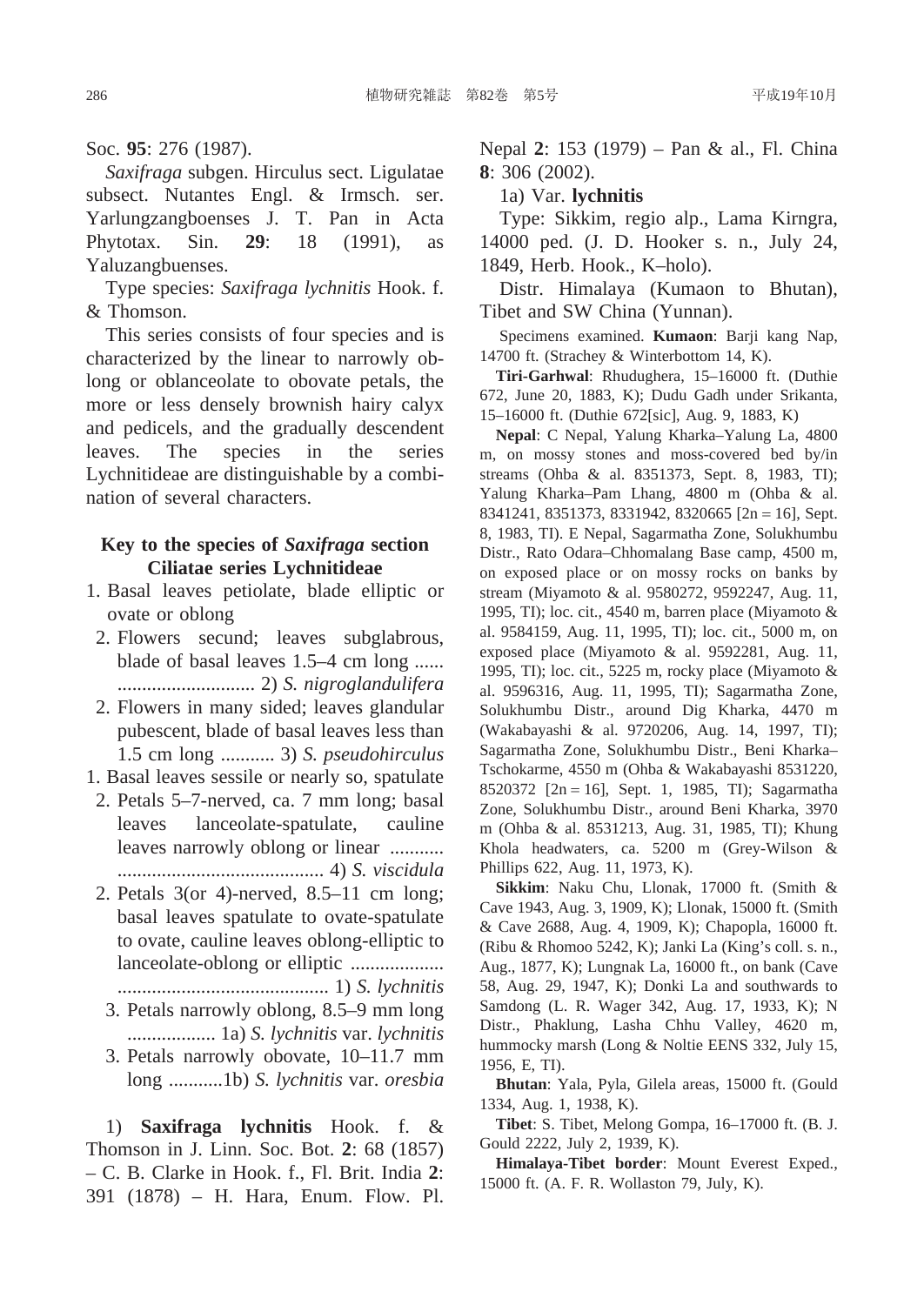

Fig. 1. *Saxifraga lychnitis* var. *oresbia* (Kingdon-Ward 4939, E, holotype of *Saxifraga oresbia* J. Anthony). Scale indicates 5 cm.

**Bhutan-Tibet border**: East of Phari, ca. 16000 ft. (Gould 1405, Aug. 1, 1938, K).

**Yunnan**: N.W. Yunnan, Haba snow Range, open hill (K. M. Feng 2174, Aug. 24, 1939, A).

The range of *Saxifraga lychnitis* is the most extensive of the series Lychnitideae and covers nearly the whole range of the series. *Saxifraga lychnitis* is rather common in E Himalaya (especially Nepal and Sikkim), and often gregarious in alpine meadows, but is rather rare in Tibet and SW China (Yunnan). No specimens from Sichuan have been examined. The flowers are nodding throughout the flowering season.

1b) Var. **oresbia** (J. Anthony) S. Akiyama  $& H. Ohba, stat. nov.$  [Fig. 1]

*Saxifraga oresbia* J. Anthony in Notes Roy. Bot. Gard. Edinburgh **18**: 28 (1933) – Pan, Fl. Reipubl. Pop. Sin **34**(2): 199 (1992) – Pan & al., Fl. China **8**: 306 (2002).

Type: Sichuan (Szechuan), Litang–Yaling divide, 14000 ft. (Kingdon-Ward 4939, Sept. 1921, E–holo).

Distr.: SW Sichuan.

Specimens examined. **SW Sichuan**: Win-chuan, Tsao-puh, 14800 ft. (S. Y. Hu 2637, Aug. 7, 1942, A); Daocheng, Bowa Shan, 4460 m (Wu & al. 686, Aug. 16, 1996, TI, KUN); Daocheng, Haizi, 4550 m (Wu & al. 717, Aug. 17, 1996, TI, KUN).

Variety *oresbia* is distinguished from var. *lychnitis* by the narrowly obovate petals and lanceolate or oblong to elliptic sessile leaves. Hu 2637 differs from the typical form in having pedicels without glandular hairs and ovate or elliptic petals. Wu & al. 686 and 717 more closely approach var. *lychnitis*. Specimens collected in Lumbasumba Himal, E Nepal; the interior of Topke Gola and Thudam, around Lamni Nama, 4300 m, on rocks by streams (Ohashi & al. 773810, Aug. 15, 1977, TI) and Lama Chunghu-Samdan, 4380 m, open mossy places by streams (Kanai & al. 720719, P. R. Shakya 1706, June 24, 1972, TI), are also transitional between vars. *lychnitis* and *oresbia*.

2) **Saxifraga nigroglandulifera** N. P. Balakr. in J. Bombay Nat. Hist. Soc. **67**: 59 (1970) – Pan & al., Fl. China **8**: 306 (2001).  $[Fig. 2A]$ 

*Saxifraga nutans* Hook. f. & Thomson in J. Linn. Soc. Bot. **2**: 69 (1857), not D. Don (1822) et Adams (1834) – H. Hara, Enum. Flow. Pl. Nepal **2**: 154 (1979). Type: Sikkim, regio temp., 10–13000 ped. (J. D. Hooker s. n., K–holo; A–iso).

Distr. E Himalaya (Nepal and Sikkim), Tibet and SW China (Yunnan and Sichuan).

Specimens examined. **Nepal**: Tegar, N of Mustang, 1500 ft. (Stainton, Sykes & Williams 2221, A); Tamur Valley, Yangma Khola, NE of Walunchung Gola, 14000 ft. (Stainton 1081, July 23, 1956, A, BM); Barbung Khola, E of Charhkka, ca. 4500 m (Grey-Wilson & Phillips 459, July 31, 1973, K); Khung Khola headwater, ca. 5000 m (Grey-Wilson & Phillips 623, Aug. 16, 1973, K).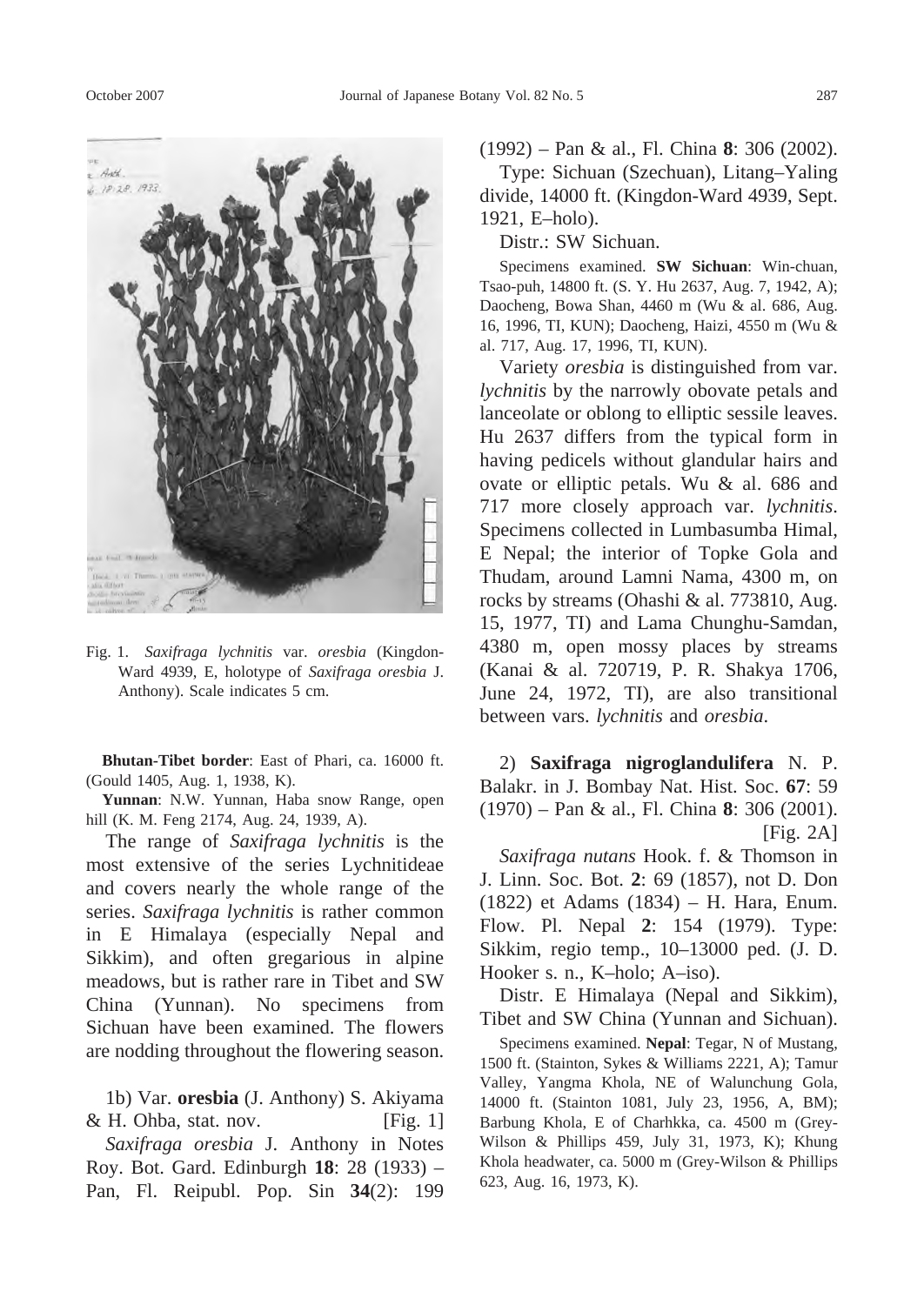

Fig. 2. A. *Saxifraga nigroglandulifera* (S Tibet: Nyalam–Zhangmu, 3690 m, Aug. 22, 2001). B. *S. excellens* (E Nepal: Sagarmatha Zone. Solukhumbu distr., Thasing Dingma–Chhatarwa, 3800 m, Aug. 28, 1995). Photo by F. Miyamoto. C. *S. bergenioides* (S Tibet: Maizhokunggar Xian, Mt. Milha Shan, 4920 m, Aug. 6, 2001).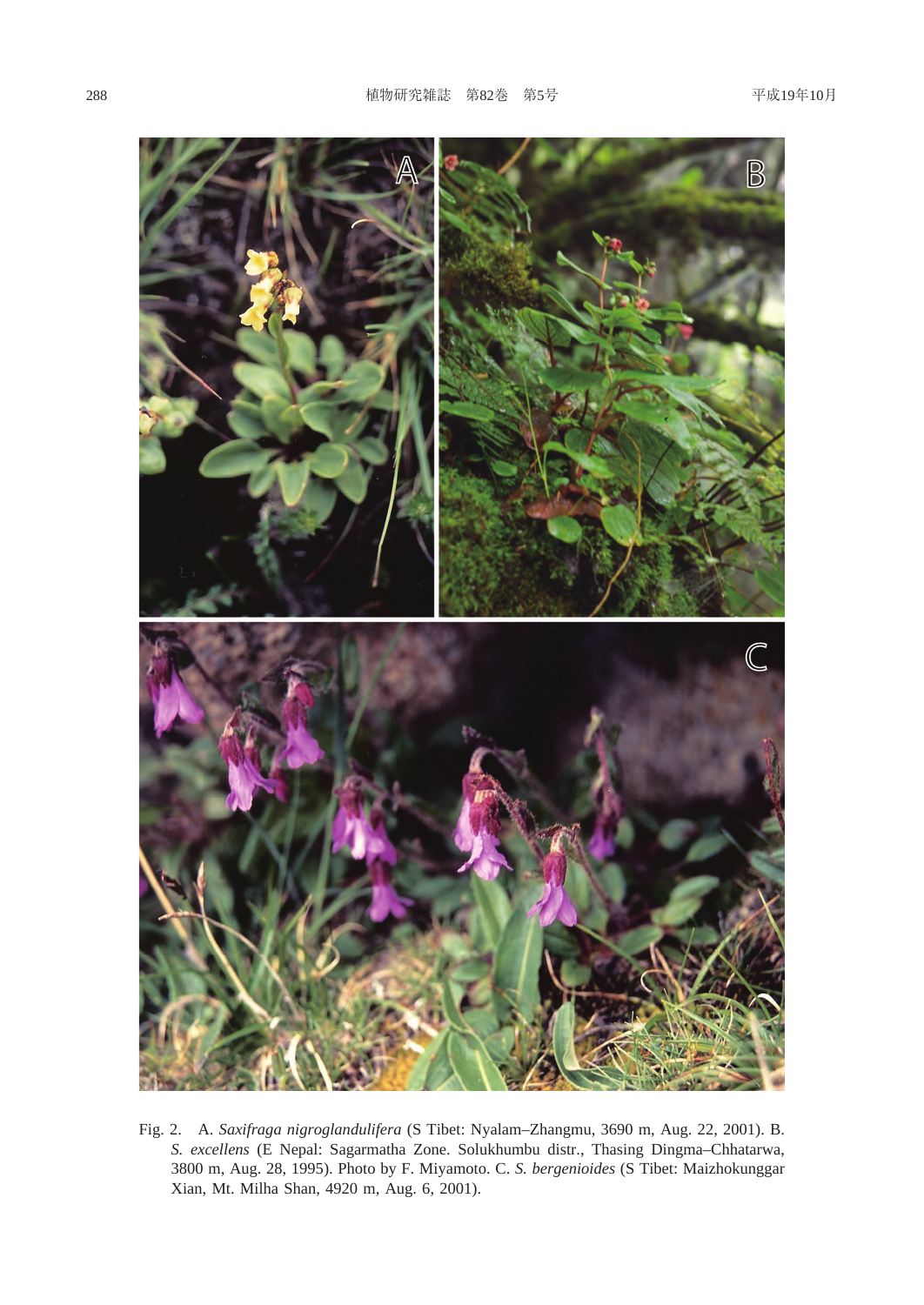**Sikkim**: Giagong, 16000 ft. (Prain s. n., Sept. 1903, K); N Sikkim (L. R. Wager s. n., July 23–27, 1923, K); Thanga, 14000 ft. (Ribu 2920, in 1909, K); Tangu, 14000 ft. (Smith & Cave 2279, Aug. 8, 1900, K).

**Tibet**: S Tibet, Le La, Chayul-Charme Rd., 15000 ft. (Ludlow & Sherriff 2450, July 27, 1936, BM); Salween-Tsangpo divide, NE of Shinden Gompa (Kingdon-Ward 10727a, in 1933, BM); S of Gyalam, 14000 ft. (Kingdon-Ward 12277, Aug. 31, 1935, BM); SE, Nye La, Ozogang District Kham, 14900 ft. (J. Hambury-Tracy s. n., Sept. 10, 1936, BM); Vicinity of Lhasa, 13000 ft. (H. E. Richardson 262, July 1939, BM); E of Lhasa (H. J. Walton s. n. in 1904, K); Kyi Chu Valley, 15 miles E of Lhasa (H. J. Walton s. n. in Sept., 1904, K); Chala, near Lhasa, 15500 ft. (Ludlow & Sherriff 8995, Aug. 5, 1942, BM); Nangtse, 20 miles W of Lhasa, 14500 ft. (Ludlow & Sherriff 982b, July 28, 1943, BM); Hills, north of Lhasa, 15000 ft. (Ludlow & Sherriff 9082, Sept. 19, 1942, BM); SE Tibet, Gorpo La, N of Dongkar, 15500 ft. (Ludlow & Sherriff 822, Aug. 15, 1938, BM); Reting, 60 miles N of Lhasa, 14500 ft. (Ludlow & Sherriff 11134, Aug. 19, 1944, BM); near Kampa, 14500 ft. (C. S. Catting & A. S. Vernay 106B, Sept. 11, 1935, K); above Sigma Rhangchung, 11500 ft. (F. Spencer Chapman 181, Aug. 21, 1936, K); Zogang–Dongdala Shan, 4650 m (Akiyama & al. 105852, 18 July 2000, TI, KUN); Nyalam–Zhangmu, 3690 m (Akiyama & al. 106553, 22 Aug. 2001, TI, KUN).

**Western China**: Yung Ning (McLaren's collector 155 in Sept. 1933, BM, K); loc. sine descr., 13–14000 ft. (Wilson 3595, July 19, 1903, BM, K).

**Yunnan**: Eastern flank of Likiang Range (Forrest 6599, 1910, E, BM, MO); loc. cit., 11–12000 ft. (Forrest 2621, July 1906, BM, K); Mountains NE of Atuntze, 12–13000 ft. (Forrest 20150, Sept. 1921, BM); in reg. Chung-tien, 3400 m (C. Schneider 3663, July 1914, K); Chung-tien. Mountains west of Hsiao Chung-tien, 10500 ft. (J. F. Rock 24634, BM, MO); loc. cit. (J. F. Rock 25264, K); Zhongdian, Haba Xueshan, Haba Hai, 4020 m (Wu & al. 103476, 9 Aug. 1999, TI, KUN); Mount Habashan, north of Ndaku, north of Likiang Snow Range, Yangtze Drainage Basin, 14000 ft. (J. F. Rock 9639, July 1933, BM); Mont. niveor. prope Lichiang, 3800 m (C. Schneider 1812, June 16, 1914, K).

**Sichuan** (including Sikang): Kangting (Tachienlu) distr., Yülingkong, mont. orient., Gomba La, ca. 3900 m, in prato alpino (H. Smith 10729, July 22, 1934, BM); Taofu (Dawo) distr., Montes orient. Lhamo Mondek La, ca. 4600 m (H. Smith 12329, Sept. 22, 1934, BM); Daocheng, Bowa Shan, 4460 m (Wu & al. 688, Aug. 16, 1996, TI, KUN); Daocheng, around Gongga Shan, 4430 m (Wu & al. 847, Aug. 5, 1997, TI, KUN); Xiaojin, Ganhaizi–southwestern slope of Mt. Siguniang–Ganhaizi, 4100 m (Ikeda & al. 100417, Sept. 1, 1998, TI, KUN).

The flowers of *Saxifraga nigroglandulifera* eventually nod and the petals are oblanceolate or narrowly oblong. We have seen no specimens transitional with other species.

3) **Saxifraga pseudohirculus** Engl. in Bot. Jahrb. Syst. **48**: 590 (1912) – Pan, Fl. Reipubl. Pop. Sin **34**(2): 204 (1992) – Pan & al., Fl. China **8**: 305 (2001).

Type: S Tibet, Chumbi (Dungboo [Dr. King's Collector], CAL, not seen).

*Saxifraga hirculoides* Engl. ex Maxim. in Bull. Acad. Sci. St.-Pétersb., Sér. 3, **29**: 112 (1883), not Decne. (1844). Type: China occidentalis, prov. Kansu in regione alpina declivitatis borealis jugi ad austrum fluminis Tetung, 10–12000's [3–4000 m] (N. M. Przewalski 648, July 20/1 Aug., 1880, LE– holo).

*S. pseudohirculus* Engl. var. *shensiensis* Engl. & Irmsch. in Bot. Jahrb. Syst. **48**: 590 (1913). Types: N Shaanxi (Nord-Shensi), T'ai-par-shan (G. Giraldi 5441–5447, B– syn, not seen); Distrikt Pao-Ki-seen, auf dem Miao-Wang-san (G. Giraldi 5448, B– syn, not seen).

*S. pseudohirculus* Engl. var. *tenuiflora* Harry Sm. in Acta Hort. Gothob. **1**: 12 (1924). Types: Sichuan (N Szechuan), Dongrergo, 4300 m (H. Smith 3515, Aug. 8, 1922, UPS–syn; K–isosyn), loc. cit., 4100 m (H. Smith 3520, Aug. 9, 1922, UPS–syn; BM–isosyn), loc. cit. (H. Smith 3911, UPS– syn, not seen).

*S. selgenensis* K. S. Hao in Bot. Jahrb. Syst. **68**: 604 (1938). Type: Xinjiang, Kokonor, auf dem Selgen, um 4800 m (K. S. Hao 938, Aug. 21, 1930, PE).

*S. balongshanensis* T. C. Ku in Bull. Bot. Res., Harbin **9**(4): 7 (1989). Type: Sichuan, Wenchuan, Mt. Balongshan, 4–4350 m (K. Y. Lang, L. Q. Li & Y. Fei 1125, Aug. 18,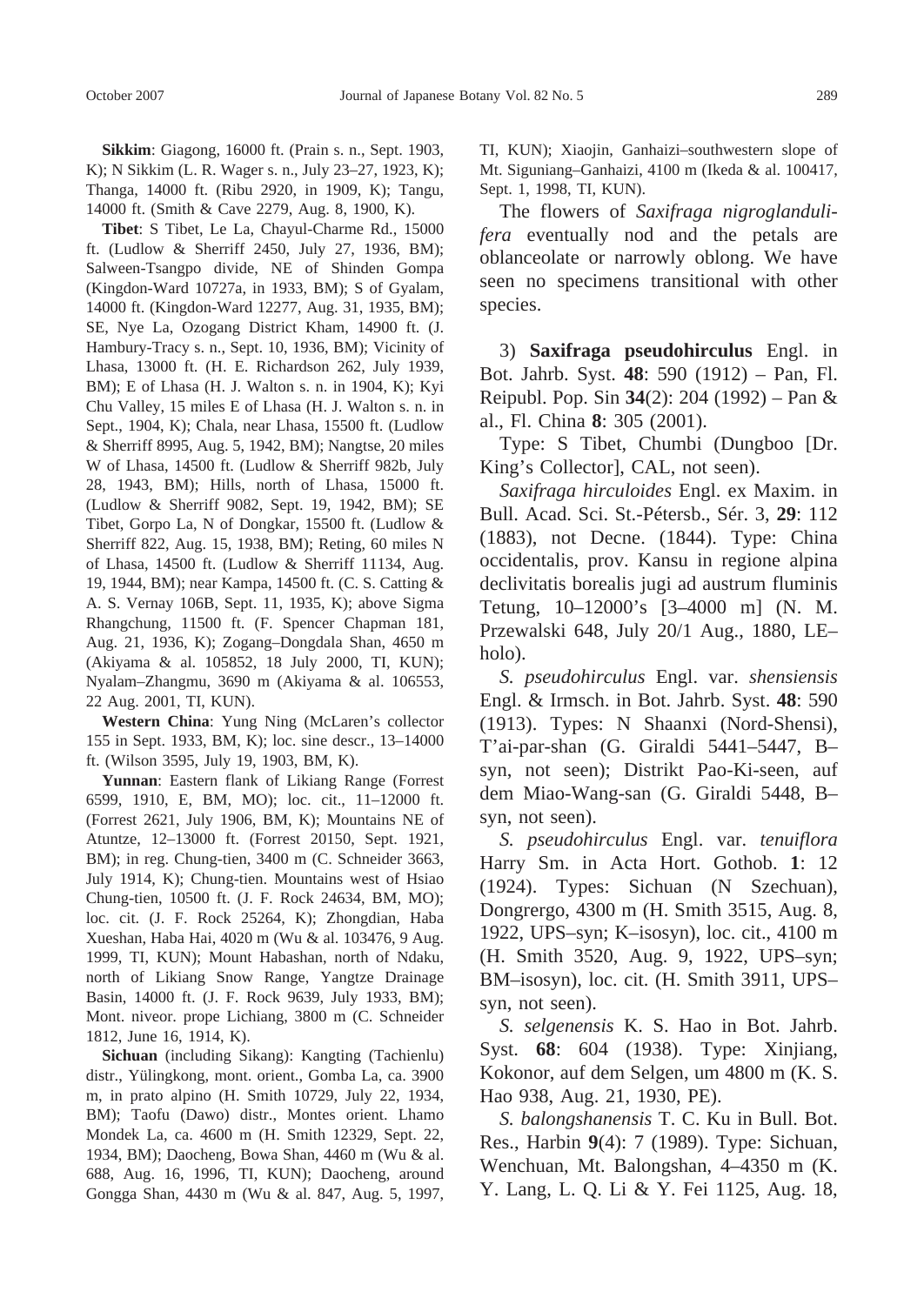1982, PE–holo).

*S. longipetala* T. C. Ku in Bull. Bot. Res., Harbin **9**(4): 10 (1989). Type: Sichuan, Kangding, Mt. Zheduoshan, 4000 m (K. C. Kuan & al. 1066, July 28, 1963, PE–holo).

*S. spathulifolia* T. C. Ku in Bull. Bot. Res., Harbin **9**(4): 11 (1989). Type: Sichuan, Xiaojin, Shepiliangzi, 4400 m (X. S. Zhang & Y. X. Ren 6555, Aug. 13, 1958, PE–holo).

Distr.: Tibet, Qinghai, Gansu, Shaanxi and Sichuan.

Specimens examined. **Tibet**: Cha La, near Lhasa, 15000 ft., among rocks on grassy hillside (Ludlow & Sherriff 8988, Aug. 4, 1942, BM); Hills S. of Lhasa, 15500 ft. (Ludlow & Sherriff 2885, Aug. 19, 1943, BM); Hills north of Lhasa, 15500 ft., grassy uplands (Ludlow & Sherriff 9025, Aug. 21, 1942, BM); Kongbo Province, Phu Chu, near Paka, 14000 ft., 29º15′, 94º25′, on open grassy hillside (Ludlow, Sherriff & Taylor 5962, July 27, 1938, BM); Salween –Tsangpo divide, N.E. of Shinden Gompa, 15–16000 ft., dry ground (Kingdon-Ward 10729, Aug. 11, 1933, BM); E Tibet, Grassland between Labrang and Yellow River, near camp, Wanrgen Valley, 12200 ft. (J. F. Rock 14527, July 29, 1926, A, K); Above Singma Khangchung, 11500 ft. (Spencer Chapman 580, Aug. 31, 1936, A).

**SE Tibet-Yunnan border**: Tsarung border, 13000 ft., along water courses (J. F. Rock 23462, Oct.–Nov. 1932, A).

**Qinghai**: Maqin (Maqên) Xien, Xihalong Guo, between Jungong (Gyumgo) and Maqin on S side of the Huang He, 35–3600 m, on wet slopes (Ho, Bartholomew & Gilbert 288, A, BM); Dawu Xiang, SE of Maqin, 3920 m, alpine meadow with *Hedysarum* and N facing slope with very dense turf and frequent dwarf shrubs, mostly *Potentilla* (Ho, Bartholomew & Gilbert 518, A, BM); Heit Shan, Dawu xiang, at pass between Jungong (Gyumgo) and Maqin, 4220 m, alpine meadow, disturbed by grazing (Ho, Bartholomew & Gilbert 654, BM).

**Gansu** (Kansu): SW Kansu, Upper Tebb Country (J. F. Rock 13089, A, K); Kansu occident, Lou Kio wa ssen (Abbé E. Licent 4782, Aug. 28, 1918, K); La Chang K'ou, near Sining, 30–3300 m, shaded slopes (R. C. Ching 622, July 24–25, 1923, A); China occidentalis, Regio Tangut (Prov. Kansu) (N. M. Przewalski in 1880, K).

**Shaanxi** (Shensi): Taipeishan (W. Purdom in 1910, K).

**Sichuan** [Sikang]: Kangting distr., Tapaoshan, in jugo occid., ca, 4800 m, in rupibus calcareis (H. Smith

11256, Aug. 20, 1934, A, BM); loc. cit., 4200 m, in prato alpino (H. Smith 11209, Aug. 3, 1934, A, BM); Kangting distr., Cheto La, 42–4400 m, in prato alpino (H. Smith 11040, Aug. 3, 1934, A, BM); Kangting distr., Tapaoshan, west range, ca. 4300 m, in prato alpino (H. Smith 11303, Aug. 20, 1934, BM); Kangting distr., Tapaoshan, west range, ca. 4700 m, in rupibus calcareis (H. Smith 11294, Aug. 20, 1934, BM); Taofu distr., mont. orient., Lhamo Mondeh La, ca. 4000 m, in prato herboso-praticoso (H. Smith 12274, Sept. 21, 1934, BM); Tachienlu, 9-13500 ft. (A. E. Pratt 616 & 613, BM); Reg. bor.-occid., inter Merge et Zanskar, ca. 4300 m, in rupibus calcareis (H. Smith 4335, Sept. 4, 1922, BM); Reg. bor.-occid., inter Kerge et Lanker, ca. 4300 m, in rupibus calcareis (H. Smith 4335, Sept. 4, 1922, K); Sungpan Hsien, at grassy slope (W. P. Fang 4023, Aug. 8, 1928, K). W Szechuan and Tibet Frontier, chiefly near Tachienlu, 9000–13500 ft. (A. E. Pratl 613, K).

*Saxifraga pseudohirculus* with its numerous, erect flowers is unique in the series Lychnitideae. The ensiform or oblanceolate to narrowly oblong petals, and the pedicels and calyx with dense dark brown glandular hairs support its placement in the series Lychnitideae. *Saxifraga cacuminum* Harry Sm. approaches *S. pseudohirculus*, but differs in having aristate basal leaves with the margins and lower surface hispidulous, and solitary flowers. The characters of the basal leaves of *S. cacuminum* indicate its affinity to *S. aristulata* Hook. f. & Thomson and closely related species. To decide its taxonomic status, further information is necessary.

4) **Saxifraga viscidula** Hook. f. & Thomson in J. Linn. Soc. Bot. **2**: 68 (1857) – C. B. Clarke in Hook. f., Fl. Birt. India **2**: 391 (1878).

Type: Sikkim, regio alp., 13–15,000 ped. (J. D. Hooker s. n., K–holo; A–iso).

*Saxifraga yarlungzangboensis* J. T. Pan in Acta Phytotax. Sin. **16**(2): 26 (1978) – Pan & al., Fl. China **8**: 305 (2002), syn. nov. Type: Xizang, (Xizang Medicinal Expd. 4440, HNWP–holo, not seen).

Distr.: E Himalaya (Sikkim) and SE and E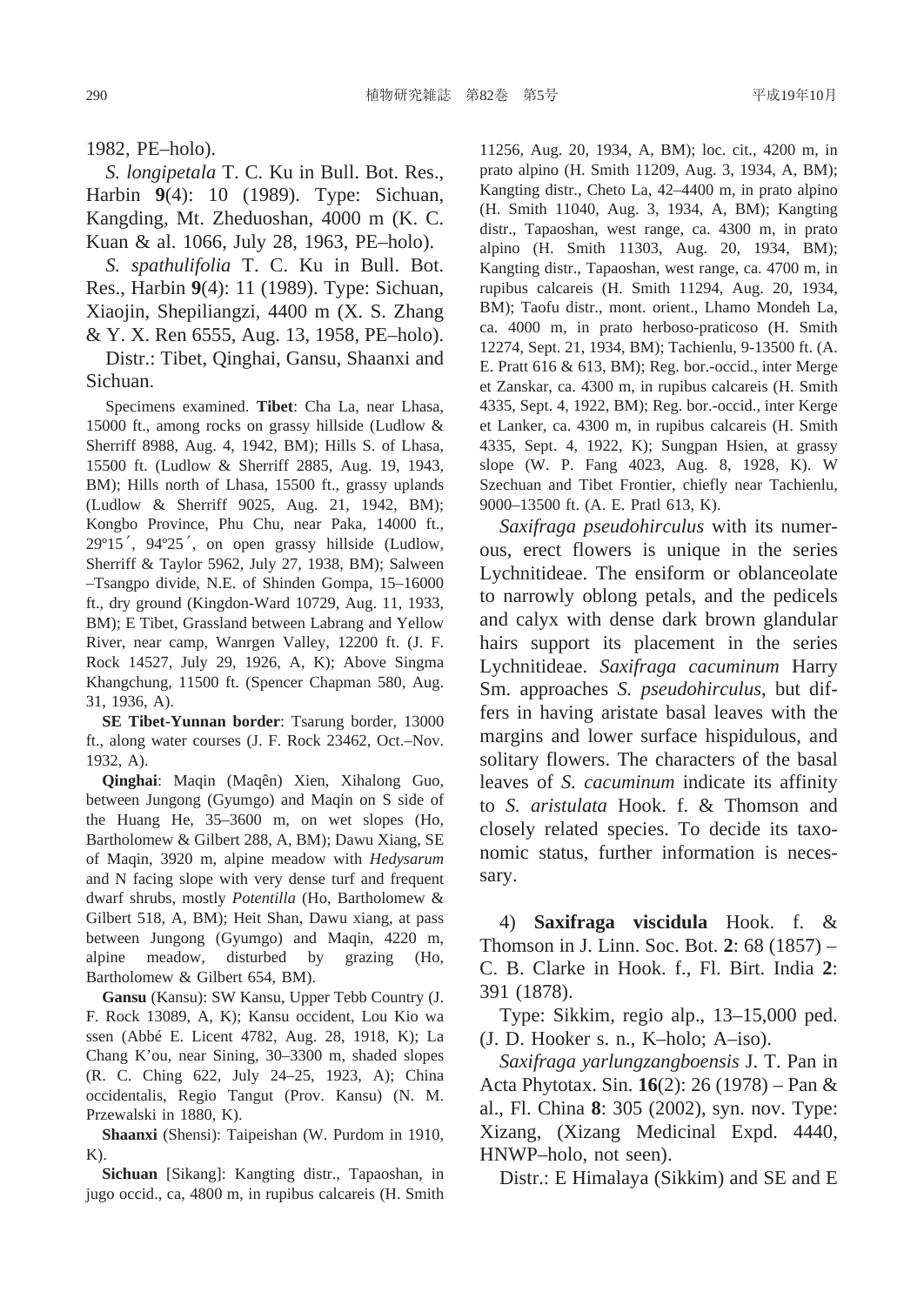Tibet.

Specimens examined. **Eastern Himalaya**: Pa-Sum-Kye La, 14–15,000 ft. (Kingdon-Ward 6127, Aug. 25, 1924, BM).

**Tibet**: Tse La, 16000 ft., on alpine turf slopes (Kingdon-Ward 12261, Aug. 22, 1935, BM); S. E. Tibet, Kongbo Province, Kyabden, Nyang Chu, 13– 14000 ft., on grassy cliff ledges and open steep grass slopes (Ludlow, Sherriff & Taylor 6184, Aug. 23, 1938, BM); S. E. Tibet, Traka La, Mago, 14500 ft., in stony moraine slopes (Ludlow & Sherriff 816, Aug. 5, 1934, BM); S. E. Tibet, Cha La, Dongkar, 14000 ft., open stony hillside (Ludlow & Sherriff 840, Aug. 18, 1934, BM).

In *Saxifraga yarlungzangboensis* the glandular hairs on the petals, the only feature distinguishing it from *S. viscidula*, vary from nearly absent to moderate.

## **(2)** *Saxifraga excellens* **Harry Sm. and resembling species**

Of the Sino-Himalayan *Saxifraga*, only three species with reddish or reddish purple petals are known in section Ciliatae. They are *S. excellens* Harry Sm., *S. bergenioides* C. Marquand and *S. pardanthina* Hand.- Mazz.

*Saxifraga excellens* differs from *S. bergenioides* in having dense, short, black tipped glandular hairs on the pedicels. *Saxifraga bergenioides* has only brownish curled hairs on the same structures. The presence of glandular hairs and curled hairs is stable and constant within a species. Pan et al. (2001) used these differences in hairs as an important character to distinguish the main groups classified under Key 3 and Key 6 in section Ciliatae. Moreover, these two species differ in the posture of the flowers, which is erect or nodding. Smith (1960) established a monotypic grex Cinctae in section Ciliatae based on *Saxifraga excellens* characterized by the basally connate filaments. But basal connate filaments are also found in several dissimilar species.

Pan (1992) placed *Saxifraga bergenioides* and *S. pardanthina* Hand.-Mazz. in series Hirculoideae of section Ciliatae along with *S. hirculoides* Decne., *S. subamplexicaulis* Engl. & Irmsch., *S. linearifolia* Engl. & Irmsch., *S. erectisepala* J. T. Pan, and *S. lepidostolonosa* Harry Sm. because of its curled brownish hairs, sepals with three inconfluent nerves and petals without calluses. However, these two are different from all others in the series in having the reddish or reddish purple petals.

*Saxifraga pardanthina* from SW China (Yunnan and Sichuan) resembles *S. excellens* in having dense, short, black tipped glandular hairs on pedicels and the outer surface of sepals and hypanthium, but differs greatly in the reflexed sepals, cordate based ovate petals, and in the middle to upper cauline leaves not amplexicaul. We agree with Pan's treatment on *S. atropurpurea* J. Anthony as a synonym of *S. pardanthina*. *Saxifraga pardanthina* has rather dense blackish purple spots throughout petals, but *S. excellens* and *S. bergenioides* have petals without any spots and calluses.

The reddening of petals is considered to occur independently in several groups in section Ciliatae, and to be inappropriate for establishing any infrageneric taxa based on this. We refrain from further systematic arrangement of these taxa because of a lack of information.

1) **Saxifraga bergenioides** C. Marquand in J. Linn. Soc. Bot. **48**: 176 (1929) – Pan & al., Fl. China **8**: 314 (2001). [Figs. 2C, 3]

Type: S. E. Tibet, Sang La, 4500–4800 m [15–16,000 ft.], amongst boulders and on cliffs on the exposed side of the mountains (Kingdon Ward 5912, July 8, 1924, K–holo, iso).

Distr. Tibet, endemic to SE Tibet (Kongbo and Takpo Provinces).

Specimens examined. **SE Tibet**: Kongbo Province, Valley above Tripe, Tsangpo Valley, 13500 ft., on grassy slopes and screes (Ludlow, Sherriff & Taylor 5420, July 26, 1938, K); Pasum La, Drukla Chu, 16000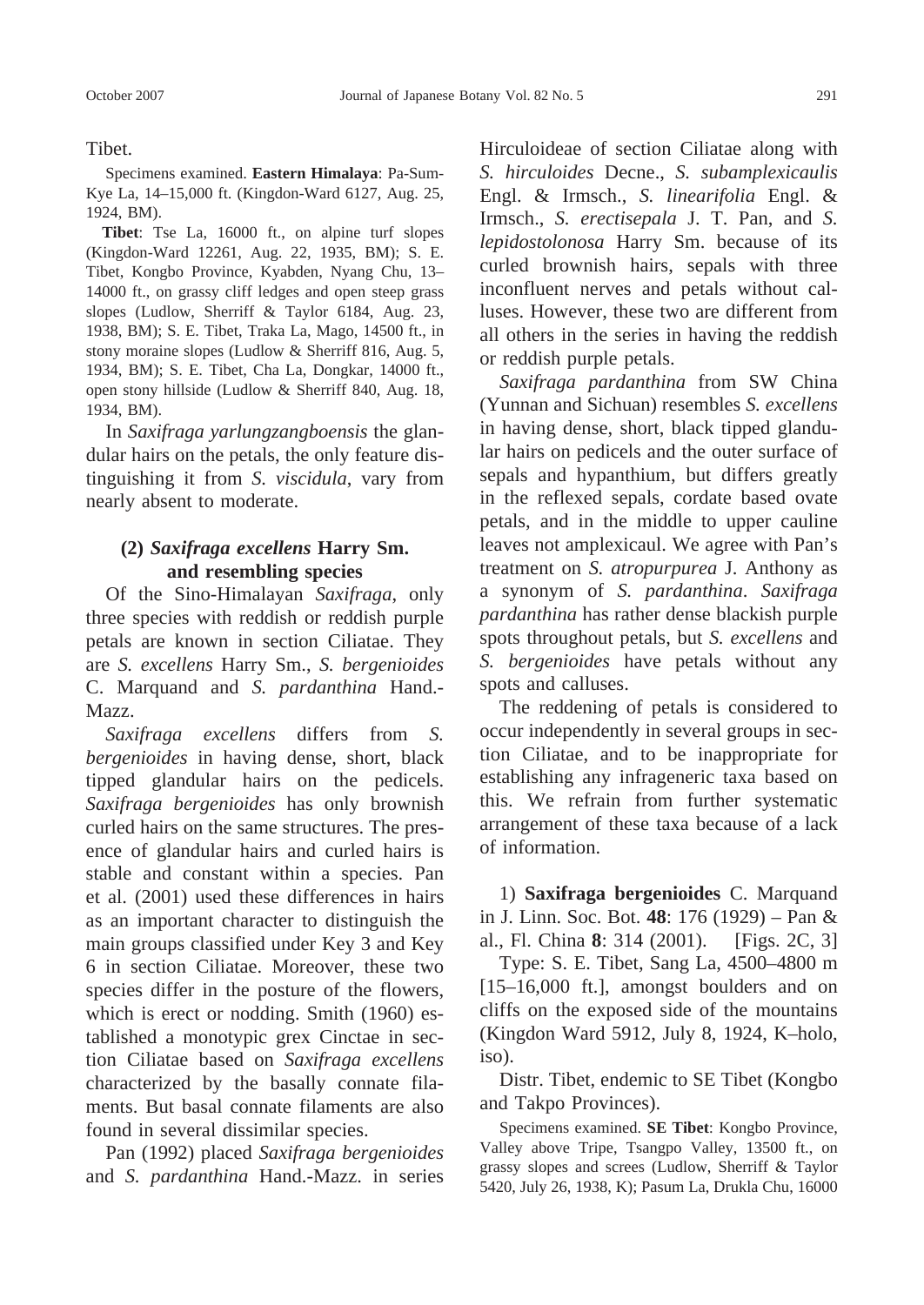

Fig. 3. *Saxifraga bergenioides* (Akiyama & al. 104533, Aug. 17, 2000, TI). a. Petal. b. Sepal. c. Flower. Bar indicates 3 mm for petal and sepal, and 6 mm for flower.

ft., in cleft of rocks (Ludlow, Sherriff & Taylor 6896, Aug. 23, 1938, K); Nambu La, 15000 ft., on dry ground (Ludlow, Sherriff & Elliot 15417, July 13, 1947, K); Buchu, Lechen La, 13000 ft., on dry ground (Ludlow, Sherriff & Elliot 15553, Aug. 4, 1947, K); Nyima La, Rong Chu, 14500 ft., on grassy rock shelf (Ludlow, Sherriff & Taylor 5122, July 4, 1938, K); Tsari, Tsari chu, Bimbi La, 13500 ft., on mossy rock shelves (Ludlow, Sherriff & Taylor 6321, Oct. 14, 1938, K); Tsari, Sexx La, 14500 ft., rocky situations (Ludlow & Sherriff 1952, July 27, 1936, K); Mira La, Puchu, 14–15000 ft., on steep grassy open hillside (Ludlow, Sherriff & Taylor 6153, Aug. 15, 1938, K); Nam La, 14500 ft., amongst rocks (Ludlow, Sherriff & Elliot 14479, Sept. 1, 1947, K); Kulu Phuchu, near Paka, 14–15000 ft., common on open (Ludlow, Sherriff & Taylor 5950, July 27, 1935, K); Mira La, Nyang Chu, 13500–14000 ft., among rhododendrons on steep hillside (Ludlow, Sherriff & Taylor 6057, Aug. 13, 1938, K); Le La, Chagul-Charme, 15000 ft., on open rocky hillside (Ludlow & Sherriff 2285, July 4, 1936, K). Takpo Province, Tse La, Langong, 14000 ft., on moss covered rocks beside stream (Ludlow, Sherriff & Taylor 5617, June 21, 1938, K); Tse La, 16000 ft., in shade, under bushes, alpine region (Kingdon-Ward 12248, Aug. 22, 1935, K); Maizhokunggar Xian, Mt. Milha Shan, 4920 m (Akiyama & al. 106407, Aug. 6, 2001, TI, KUN, TNS); Nyingchi, Sezhaila Shan, 4500 m (Akiyama &

al. 104533, Aug. 17, 2000, TI, KUN).

The distribution is extremely narrow and limited to Kongbo and Takpo provinces in SE Tibet.

2) **Saxifraga excellens** Harry Sm. in Bull. Brit. Mus. (Nat. Hist.), Bot. **2**(9): 230 (1960) – H. Hara, Enum. Flow. Pl. Nepal **2**: 152 (1979). [Figs. 2B, 4] Type: Nepal, Annapurna Himal, Mardi Khola, 12500 ft. (Stainton, Sykes & Williams 8460, 18 Sept. 1954, BM–holo; iso).

Distr. Nepal, endemic to C and E Nepal.

Specimens examined. **E Nepal**: Sagarmatha Zone. Solukhumbu distr., Thasing Dingma–Chhatarwa, 3800 m, on mossy rocks in *Abies* forest (Miyamoto & al. 9580471, Aug. 28, 1995, TI); loc. cit., 3750 m (Miyamoto & al. 9596499, Aug. 28, 1995, TI).

These collections agree well with the type collected in C Nepal, except for the shape of the apex of the sepals and petals.

3) **Saxifraga pardanthina** Hand.-Mazz. in Symb. Sin. **7**: 418 (1931) – Pan, Fl.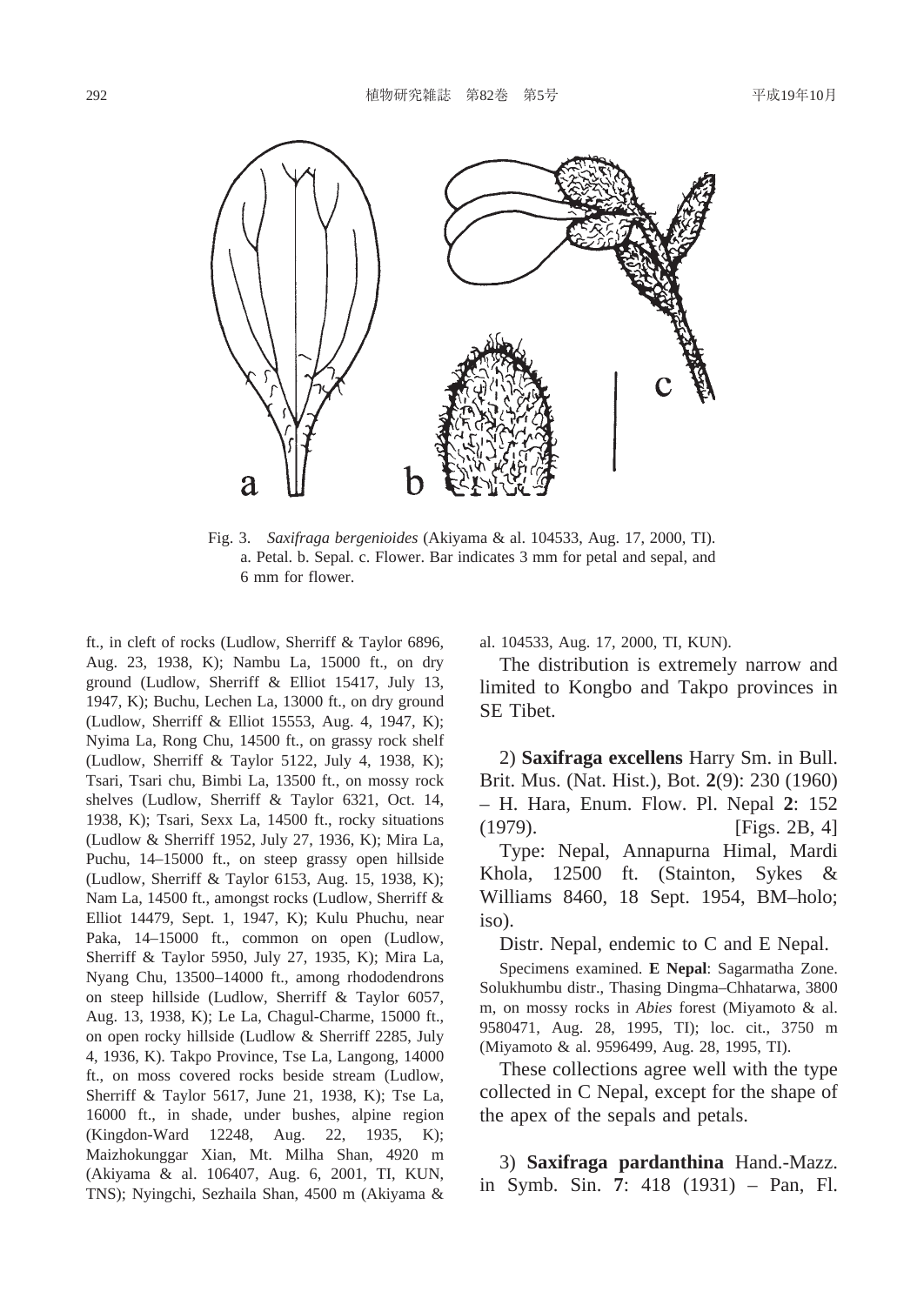

Fig. 4. *Saxifraga excellens* (Miyamoto & al. 9580471, Aug. 28, 1995, TI). Bar indicates 3 cm for plant, and 3 mm for flower, sepal and petal.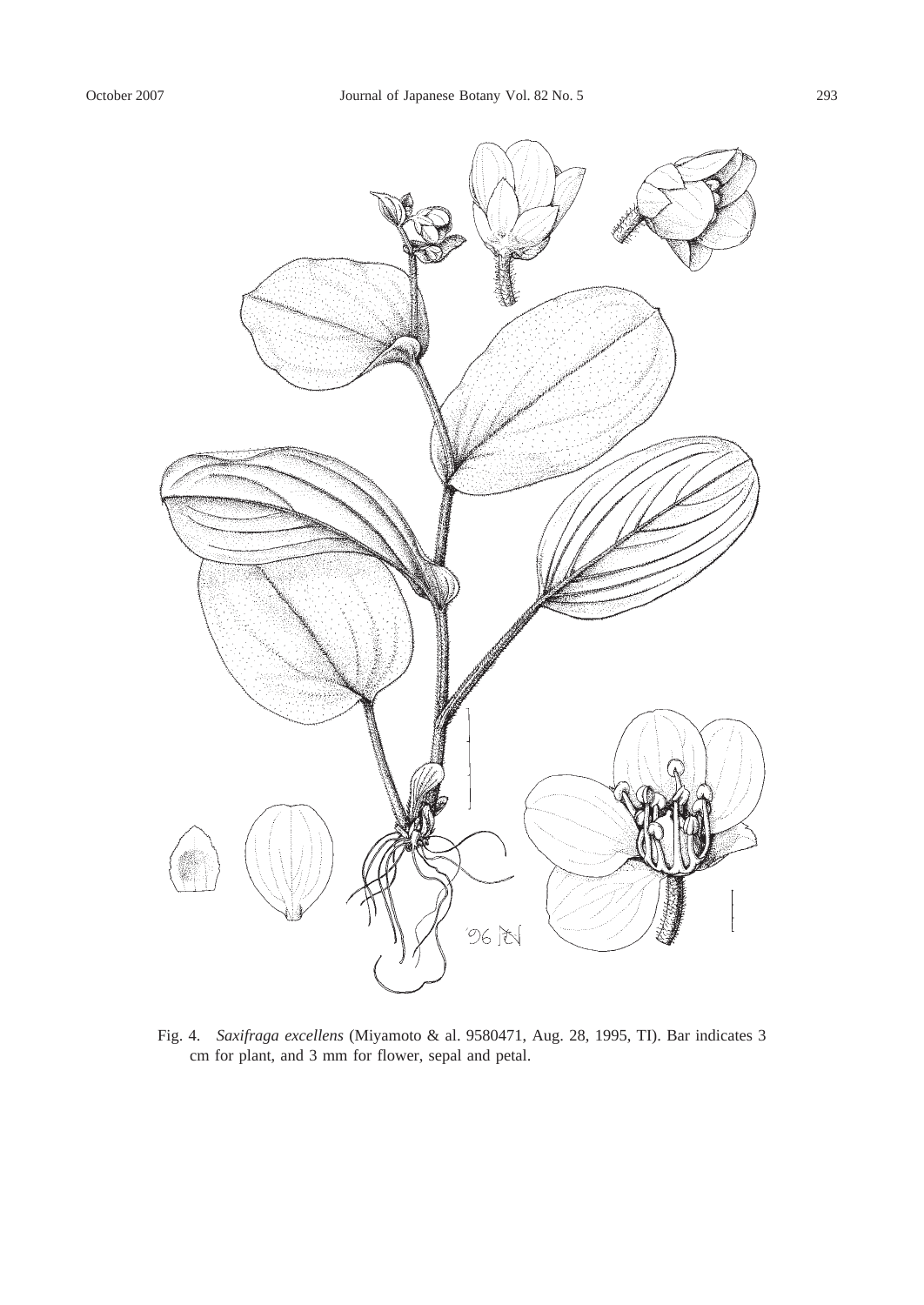Reipubl. Pop. Sin. **34**(2): 85 (1992) – Pan & al., Fl. China **8**: 301 (2001).

Type: Sichuan (Setschwan), in temperierte Stufe der Berge zwischen Yenyüen und Kwpi, auf Sandsteinerde am wegrande gege nüber Tangetu und in Gebüschen unter Hwangliangdse, 3050–3250 m (Handel-Mazzetti 5475, Oct. 1914, W–holo† , not seen).

*Saxifraga atrosanguinea* J. Anthony in Notes Roy. Bot. Gard. Edinburgh **18**: 27 (1933). Type: Yunnan, Chien-chuan-Mekong divide, 12000 ft. (G. Forrest 22379, Sept. 1922, E–holo).

Specimens examined. **Sichuan**: SW Szechuan, Muli, mountains of Kulu, 4600 m (J. F. Rock 18188, Sept. 1929, A); Mt. Mitzuga, 4150 m (J. F. Rock 18320, Sept. 1929, BM).

**Yunnan**: NW Yunnan, Yangtze-Yungning divide, 12000 ft. (G. Forrest 20576, Aug. 1921, BM–isopara of *S. atrosanguinea* J. Anthony).

We express our appreciation to the curators of the herbaria mentioned in the introduction for permitting us to study their valuable collections. We are much indebted Dr. David E. Boufford for his valuable comments and critical reading of the manuscript. Thanks are also due to Dr. Colin Pendry for supplying digital images of *Saxifraga oresbia* J. Anthony. This study was supported by a Grant-in-Aid for Scientific Research (A) from the Japan Society for the Promotion of Science (no. 18255004 to HO).

**References** (otherwise in the systematic treatment)

- Akiyama S., Ohba H., Wakabayashi M. and Wu S.-K. 1998. An enumeration of *Saxifraga* collected in NW Yunnan and SW Sichuan, China between 1984 and 1997. Bull. Natl. Sci. Mus., Tokyo, ser. B **24** (2): 61–75.
- $-$ ,  $-$ , Ikeda H., Miyamoto F. and Wu S.-K. 2002. An enumeration of the flowering plants collected in NW Yunnan and E Tibet between 1999 and 2001–Polygonaceae, Ranunculaceae, Saxifragaceae and Rosaceae. Bull. Natl. Sci. Mus., Tokyo, ser. B **28**(3): 77–92.
- , Ikeda H., Miyamoto F., Noshiro S., Ohba H.,

Fang R.-C. and Wu S.-K. 1999. An enumeration of the flowering plants collected in NW Yunnan and SW Sichuan, China between 1984 and 1998– *Bistorta* (Polygonaceae), *Potentilla* (Rosaceae), *Saxifraga* (Saxifragaceae), *Rhododendron* (Ericaceae) and *Juncus* (Juncaceae). Bull. Natl. Sci. Mus., Tokyo, ser. B **25**(4): 151–184.

- Engler A. 1930. Saxifragaceae. *In*: Engler A. (ed.), Die Natürlichen Pflanzenfamilien, ed. 2, **18**a: 74–223. Wilhelm Engelmann, Leipzig.
- and Irmscher E. 1912. Plantae Chinenses Forrestianae. Enumeration and description of species of *Saxifraga* and *Bergenia*. Notes Bot. Gard. Edinburgh **5**(24): 123–148, pls. 87–102.
- and 1913. Revision von *Saxifraga* Sect. Hirculus und neue Arten andrer Sektionen. Bot. Jahrb. Syst. **48**: 565–610.
- and 1916. *Saxifraga* I. *In*: Engler A. (ed.), Das Pflanzenreich, Heft **67**: 1–451. Wilhelm Engelmann, Berlin.
- Gornall R. J. 1987. An outline of a revised classification of *Saxifraga* L. Bot. J. Linn. Soc. **95**: 273– 292.
- , Ohba H. and Pan J. T. 2000. New taxa, names, and combinations in *Saxifraga* (Saxifragaceae) for the Flora of China. Novon **10**: 375–377.
- Hara H. 1979. *Saxifraga*. *In*: Hara H. and Williams L. H. J. (eds.), An Enumeration of the Flowering Plants of Nepal **2**: 151–156. British Museum (Natural History), London.
- Hooker J. D. and Thomson T. 1857. Praecursores ad Floram Indicum. Series II. J. Linn. Soc. Bot. **2**: 54– 103.
- Ohba H. 1984. Notes on the Himalayan *Saxifraga* (1). Two new species in the sect. Hirculus. J. Jpn. Bot. **59**: 359–366.
- 2002. Three epochs of Hiamalayan botany and prospects for this century. *In*: Noshiro S. and Rajbhandari K. R. (eds.), Himalayan Botany in the Twentieth and Twenty-first Centuries, pp. 30–71. The Society of Himalayan Botany, Tokyo.
- and Akiyama S. 1999. *Saxifraga ganeshii* (Saxifragaceae), a new species from Nepal. J. Jpn. Bot. **74**: 223–227.
- and Wakabayashi M. 1987. Three new species in the section *Ciliatae*. Notes on the Himalayan *Saxifraga* (2). J. Jpn. Bot. **62**: 161–167.
- Pan J.-T. 1991. A study on the genus *Saxifraga* L. from China. Acta Phytotax. Sin. **29**(1): 1–24.
- 1992. *Saxifraga*. *In*: Pan, J.-T. (ed.), Flora Republicae Popularis Sinicae **34**(2): 35–231. Science Press, Beijing.
- , Gornall R. and Ohba H. 2001. *Saxifraga*. *In*: Wu Z. and Raven P. (eds.), Flora of China **8**: 280–344.